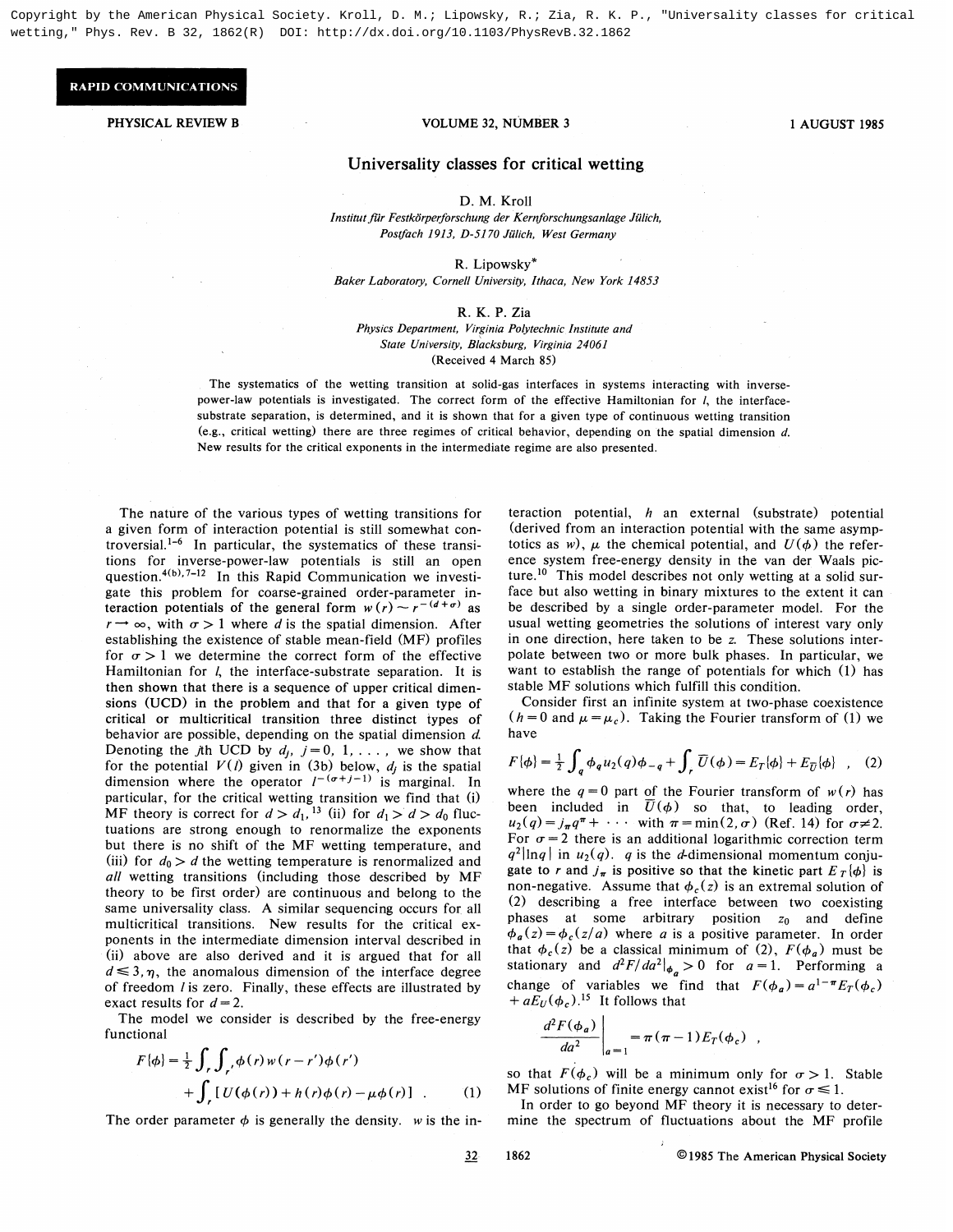$\phi_c(z)$ <sup>2, 17, 18</sup> This leads to the eigenvalue problem

$$
\int_{\rho'} \int_{z'} \frac{\delta^2 F}{\delta \phi(\mathbf{r}) \delta \phi(\mathbf{r'})} \bigg|_{\rho_c} \psi(\rho', z') = \epsilon \psi(\rho, z) ,
$$

where  $\rho$  is the  $(d-1)$ -dimensional spatial coordinate perpendicular to z.

Let  $\rho$  be the momentum conjugate to p and  $q = (p, k)$ . Taking the Fourier transform in  $\rho$ , we obtain the eigenvalue problem

problem  
\n
$$
j_{\pi} \int_{k} \int_{z'} \exp[ik(z-z')] (k^{2}+p^{2})^{\pi/2} \eta(z') + \overline{U}''(\phi_{c}(z)) \eta(z) = \epsilon_{p} \eta(z) ,
$$

where  $\Psi(\rho, z) = e^{i \rho \cdot \mathbf{p}} \eta(z)$ . For  $p = 0$  this eigenvalue problem has a ground-state eigenfunction

$$
\eta(z) = \overline{\eta}(z) \equiv \phi'_c(z) / ||\phi'_c||,
$$

where

$$
||\phi'_c|| = \left(\int_z [\phi'_c(z)]^2\right)^{1/2} ,
$$

with eigenvalue  $\epsilon_{p=0} = 0.^{18}$  It follows that

$$
\epsilon_p = j_\pi \int_k \overline{\eta}_k \left[ \left( k^2 + p^2 \right)^{\pi/2} - k^\pi \right] \overline{\eta}_{-k}
$$

Since  $\bar{\eta}_{k=0}$  is finite we find  $\epsilon_p \sim p^2 + O(p^{1+\sigma})$  for  $\sigma > 1$ , i.e., the allowed range of  $\sigma$ . The kinetic part of the effective Hamiltonian for the interface degree of freedom  $l(\rho)$  is therefore not affected by the long-range nature of the forces. The potential part is affected, however, and is in fact given by the local MF free-energy density of a rigid interface located at height  $l^{2,17}$  The effective Hamiltonian is thus

$$
\mathcal{H} = \frac{\overline{\sigma}}{2} \int_{\rho} l_p p^2 l_{-p} + \int_{\rho} V(l) = \int_{\rho} \left[ \frac{1}{2} \overline{\sigma} (\nabla l)^2 + V(l) \right] \tag{3a}
$$

to leading order, where  $\bar{\sigma}$  is the surface tension of the free interface.

Recent MF results for inverse-power potentials indicate that,  $10-12$  for large *l*,

$$
V(l) = a_0/I^0 + a_1/I^1 + a_2/I^2 + \cdots + \Delta \mu I
$$
 (3b)

where  $r_0 = \sigma - 1$  and  $r_{i+1} = r_i + 1$  for  $i \ge 0$ .  $\Delta \mu = \mu_c - \mu$ measures the distance from coexistence. Critical wetting occurs for  $\Delta \mu = 0$ ,  $a_1 > 0$ ,  $a_0 < 0$  as  $a_0 \rightarrow 0^-$ ;  $a_0$  thus plays the role of the reduced temperature. First-order wetting occurs if  $a_1$ , or the coefficient of a higher-order term, is negative and  $a_0$  is positive. Higher-order multicritical transitions can occur if, for example,  $a_2 > 0$ ,  $a_1 = 0$ , and  $a_0 < 0$  as  $a_0 \rightarrow 0^-$  (a tricritical transition). A tetracritical transition occurs for  $a_3 > 0$ ,  $a_2 = a_1 = 0$ , and  $a_0 \rightarrow 0^-$ , etc.<sup>12</sup> It and  $a_0$  is positive. Higher-order multicritical transitions<br>
ccur if, for example,  $a_2 > 0$ ,  $a_1 = 0$ , and  $a_0 < 0$  as<br>  $D^-$  (a tricritical transition). A tetracritical transition<br>
is for  $a_3 > 0$ ,  $a_2 = a_1 = 0$ , and

Near the critical wetting transition the interface freeenergy density has the scaling form<sup>19,20</sup> For  $V(l)$  given in (3b) the MF approximation yields  $2-\alpha_s=\sigma$  and  $\Delta=1+\sigma$  where  $t=|a_0|$ . Near the tricritical point<sup>19,20</sup>  $F_s = t^{2-\alpha_s} \Omega(a_1/t^{\Delta_1}, \Delta \mu/t^{\Delta})$  where  $2-\alpha_s$  $=\frac{1}{2}(1+\sigma)$ ,  $\Delta_1=\frac{1}{2}$ , and  $\Delta=\frac{1}{2}(\sigma+2)$  in the MF approximation.

Consider now the effect of fluctuations. We start by reviewing the arguments leading to a generalized Ginzburg criterion for the UCD for the model described by (3a) and (3b). Expand  $V(l)$  about the MF value of  $\langle l \rangle = \langle l \rangle_0$ . A perturbation expansion for  $\Gamma^{(2)}(p=0)$ , the two-point vertex function at zero momentum, then yields

$$
\Gamma^{(2)}(0) = \xi^{-2} = \xi_0^{-2} + ct\xi_0^{3-d} \langle I \rangle_0^{-\sigma-3}
$$

to leading order, where c is a constant,  $\xi_0$  the MF correlaion length, and  $\xi_0^{3-d}$  the infrared divergence of the relevant diagram. MF theory is valid if  $\xi_0^{-2}$  $\langle i \rangle_0^{\sigma} \sigma^{-3}$ . Using the index j to number the various types of transitions  $(j=1 \text{ critical}, j=2 \text{ tricritical}, \text{etc.})$ , this implies that the UCD for transition  $j$  is  $d_j = [3(\sigma + j) - 1]/(\sigma + j + 1)$ .  $d_j$  is the spatial dimension where the operator  $l^{-\sigma-j+1}$  is marginal.

There is a simple way of understanding the Ginzburg criterion. The mean-square width of the interfacial region is  $\langle [l-\langle l\rangle]^2 \rangle = G(0)$  where  $G(\rho) = \langle l(0)l(\rho) \rangle - \langle l\rangle^2$ .  $B = \begin{pmatrix} 11 - (1)1^2 \\ 8 \end{pmatrix} = G(0)$  where  $G(p) = (101)(p) - (100)(p)$ <br>Below the wetting transition, for finite  $\xi$ ,  $\xi_1^2 = G(0) - \xi^3$ since  $\eta = 0$  in MF theory).<sup>7</sup> Requiring  $\langle l \rangle = \xi_L$  implies  $\beta_s = \frac{1}{2}(d-3)\nu$ , which is just the hyperscaling relation. This scaling relation is fulfilled by the MF exponents for transition *j* at  $d_1$ <sup>5</sup> For  $d > d_1$ , MF theory implies  $\langle l \rangle > \xi_1$  at transition  $j$ . In the case of wetting at a solid-gas interface this means that the mean distance of the interface from the substrate is greater than the rms width of the interface so that fluctuations cannot influence the transition. Below  $d_i$ the opposite is the case. Fluctuations are responsible for driving the wetting transition:  $\langle l \rangle$  is determined by the rms size of interface fluctuations.

Before discussing corrections to MF behavior, it is important to note that for all  $d \leq 3$ ,  $\eta$ , the anomalous dimension of *l*, should be zero.<sup>21</sup> Define  $g(\rho) = \langle [l(\rho) - l(0)]^2 \rangle$  $= 2[(G(0) - G(\rho))]$ . Capillary-wave theory indicates that =  $2[0(0) - 0(0)]$ . Capillary-wave theory indicates that<br>hbove the transition  $g(\rho) \sim \rho^{3-d}$  for  $d < 3$  and  $g(\rho) \sim \ln \rho$ for  $d=3.22$  The general scaling form for  $G(\rho)$  below the ransition is  $G(\rho) = \xi^{3-d-\eta} \Phi(\rho/\xi)$ . However, this expression is compatible with the capillary-wave picture above  $T_w$ only if  $\eta = 0$ . In this case,  $g(\rho) \sim \xi^{3-d} [1 - \Phi(\rho/\xi)]$ . Analyticity at small  $\rho/\xi$  implies  $\Phi(x) \sim 1 + x + \cdots$  for Analyticity at small  $\rho/\xi$  implies  $\Phi(x) \sim 1 + x + \cdots$  for  $x \to 0$  so that  $g(\rho) \sim \rho^{3-d}$  for  $d < 3$  and  $g(\rho) \sim \ln \rho$  for  $d=3$ , in agreement with capillary-wave theory. This result cogether with standard scaling laws then implies  $\frac{d_3}{\Delta} = \frac{d-3}{d+1}$  so that  $F_s \sim (\Delta \mu)^{2(d-1)/(d+1)}$  and  $\int_{k}^{s} (\Delta \mu)^{(\alpha-3)/(d+1)}$  at all continuous transitions j when  $d < d_i$ . The  $\Delta - \eta$  dependence is universal.

It turns out that it is rather easy to obtain the critical exponents for all multicritical transitions  $j$  in the dimension interval  $d_{j-1} < d < d_j$ . The important vertices are those obained from the term  $a_0 l^{-\sigma+1}$  in (3b). The vertex with i legs is proportional to  $t/(l)^{\sigma-1+i}$ , where  $t=|a_0|$ . A typical contribution of a graph with  $V$  vertices,  $I$  internal lines, and L loops to  $\Gamma^{(2)}(0)$  is

$$
\frac{t^{\nu}}{\left\langle l\right\rangle^{l}}\xi^{2l-L(d-1)} , \qquad (4)
$$

where  $V_i$  is the number of vertices with *i* legs and  $\xi^{2I-L(d-1)}$  the infrared divergence of the diagram. Since all graphs are infrared divergent for  $d < 3$ , the superficial divergence  $\xi^{2l-L(d-1)}$  of the graph utilized in (4) is, in fact, the true divergence. Self-consistency requires that (4) be proportional to  $\xi^{-2}$  for all graphs. Utilizing the topological<br>relations  $L = I - V + 1$  and  $\sum_{i} iV_{i} = 2 + 2I$  (for  $\Gamma^{(2)}$ ) as well<br>as the scaling relation  $\beta_{s} = \frac{1}{2}(d-3)\nu$ , this implies

$$
t\xi^{d-1} = \xi^{(3-d)(\sigma-1)/2}
$$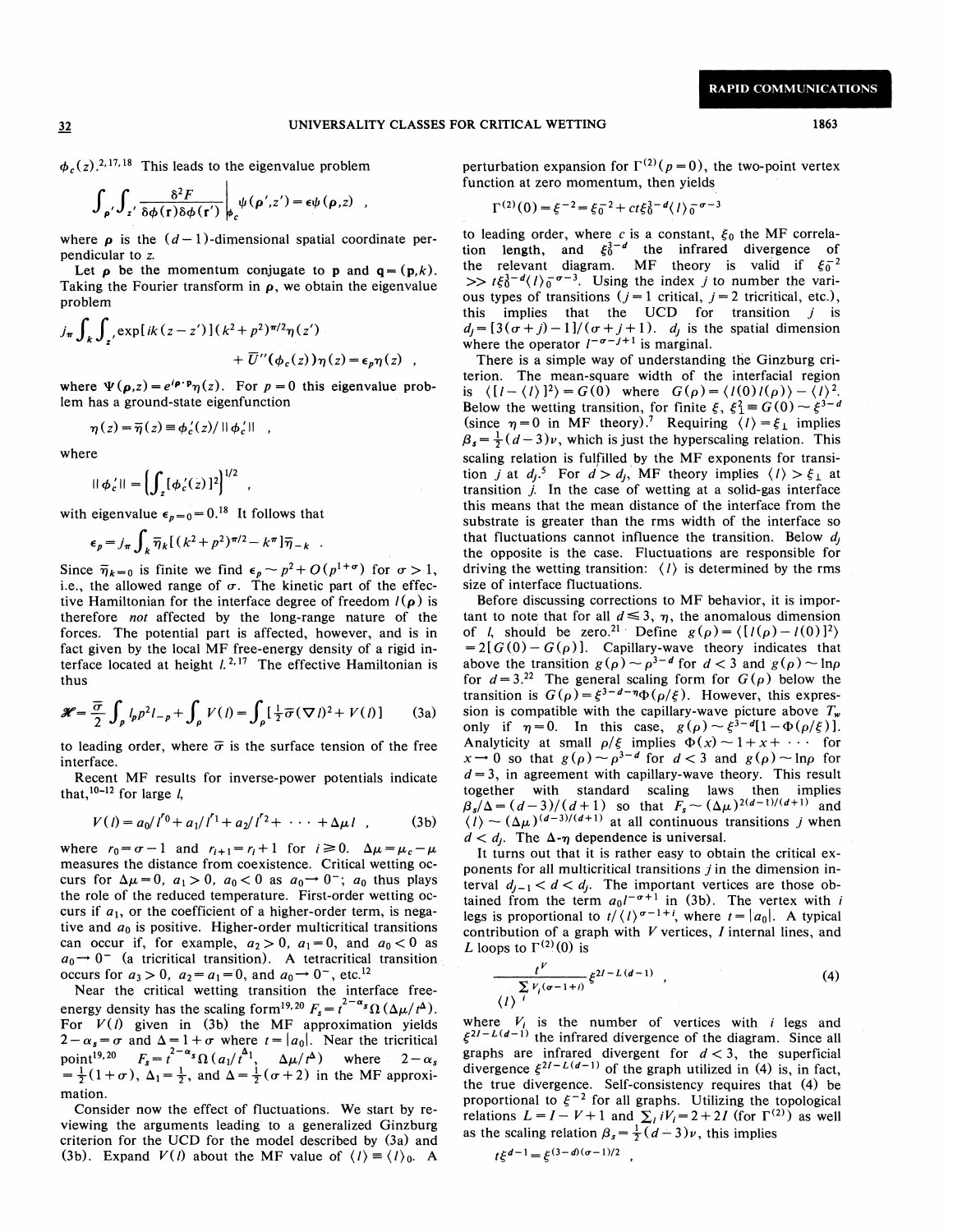so that  $\nu = 2/[1+d-\sigma(3-d)]$ . A similar calculation shows that  $v/\Delta_1 = 2/[2(d-1)-\sigma(3-d)]$  at the tricritical point. The relation for  $\nu$  holds for critical wetting in the dimension interval  $d_0 < d < d_1$  and for the tricritical transition for  $d_1 < d < d_2$ . The relation for  $\Delta_1$  is correct for  $d_1 < d < d_2$ . In these dimension intervals there is no shift in the MF values of the critical coupling constants. The generalization to higher-order transitions is straightforward.

As  $d \rightarrow d_1^+$ ,  $\Delta_1 \rightarrow 0$ . Similarly, as  $d \rightarrow d_0^+$ ,  $\nu \rightarrow \infty$ . For  $d < d_1$ ,  $l^{-\sigma}$  is an irrelevant operator and the position of the tricritical point shifts to finite  $a_1$ . Similarly, for  $d < d_0$ ,  $l^{-\sigma+1}$  is irrelevant and the wetting transition occurs at finite  $a_0$ . This is verified explicitly for  $d=2$  below. Note that  $d_0$  is the same UCD found by Lipowsky at the complete wetting transition, i.e., above  $T_w$  as coexistence is approached. <sup>5</sup>

We have not been able to obtain the exponents for general d for the multicritical transition j for  $d < d_{i-1}$ . However, results for  $d = 2$  reported below lead to the following picture: For  $d < d_{j-1}$  the critical exponents of all continuous transitions of order greater than or equal to  $j$  are the same. Furthermore, for  $d < d_0$  all transitions become continuous and belong to the same universality class, even those described by MF theory to be first order.

These predictions can be readily tested for  $d=2$  using transfer matrix methods. $23$  The results of such a calculation are summarized here for the critical wetting transition:

$$
2 > \sigma > 1, transition at a_0 = 0;
$$

$$
2-\alpha_s=\sigma, \ \Delta=\sigma+1;
$$

 $3 > \sigma > 2$ , transition at  $a_0 = 0$ ,

$$
2-\alpha_s = \frac{2}{3-\sigma}, \ \Delta = \frac{3}{3-\sigma}, \ \frac{2-\alpha}{\Delta} = \frac{2}{3}
$$

 $\sigma = 3$ , borderline case, transition at finite  $a_0 = a_0^*$ ,

$$
F_s \sim \exp(-t^{-1/2}), \ \langle l \rangle \sim \exp(t^{-1/2}) \ ;
$$

 $\sigma > 3$ , transition at finite  $a_0 = a_0^*$ ,

$$
2-\alpha_s=2, \ \Delta=3, \ \frac{2-\alpha_s}{\Delta}=\frac{2}{3} \ .
$$

At the tricritical transition we find the following:

 $2 > \sigma > 1$ , transition at  $a_1 = 0$ ,

$$
2-\alpha_s = \frac{2}{3-\sigma}, \ \Delta_1 = \frac{2-\sigma}{3-\sigma}, \ \Delta = \frac{3}{3-\sigma}, \ \frac{2-\alpha_s}{\Delta} = \frac{2}{3} \ ;
$$

 $\sigma = 2$  borderline case, transition at finite  $a_1 = a_1^*$ ,

$$
2-\alpha_s=2
$$
,  $F_s \sim \exp[-(\Delta a_1)^{-1/2}]$  for  $a_0=0$ ;

 $\sigma > 2$ , transition at finite  $a_1 = a_1^*$ ,

$$
2-\alpha_s = 2, \ \Delta_1 = 1, \ \Delta = 3, \ \frac{2-\alpha_s}{\Delta} = \frac{2}{3} \ .
$$

These results are in complete agreement with the general predictions discussed above.

As already mentioned, for  $d < d_0$  we also expect there to be no first-order wetting transition. For  $d > d_0$ ,  $l^{1-\sigma}$  is a relevant operator and fluctuations are not strong enough to change the character of the transition as long as  $a_0$  is finite. If  $l^{1-\sigma}$  is irrelevant we have already seen that fluctuations change the phase diagram dramatically and shift the position of the wetting transition to finite  $a_0$ .  $a_0 = 0$  is an infrared stable fixed point in this case and the presence of a barrier in  $V(l)$  vanishing at least as fast as  $l^{1-\sigma}$  should not affect the critical behavior. This is readily confirmed for  $d=2$ , where the problem reduces to a quantum-mechanical one. Given  $V(l)$ , the interfacial free-energy density is  $-E$  in the thermodynamic limit, where  $E$  is the lowest eigenvalue of the Schrödinger equation:

$$
\frac{d^2\Psi}{dl^2} - V(l)\Psi = -E\Psi .
$$

In this approach,  $\langle l \rangle$  is the ground-state expectation value of *l.* By definition, a bound state is one with finite  $\langle l \rangle$ . Consider now  $V(l) \rightarrow a_0 l^{1-\sigma}$  for large *l*, with  $a_0 > 0$ . The detailed behavior of  $V$  for small  $l$  is unimportant as long as it has attractive  $(V < 0)$  components and is bounded from below. Clearly, if  $E < 0$  ( $E > 0$ ) then  $\langle l \rangle$  is finite (infinite). If for  $E=0$   $\langle l \rangle$  is finite, we have a first-order transition to infinite  $\langle l \rangle$ . On the other hand, the transition is continuous if  $\langle l \rangle$  diverges with  $E \rightarrow 0^-$ .

Denoting the depth of the potential minimum by  $V_m$ , define  $t \sim |V_m - V_m^*|$  where  $E(V_m^*)=0$ . Since the width of the minimum is finite, it is easily seen<sup>23</sup> that  $-E \sim t^2$  as  $t \rightarrow 0^+$ . To determine the order of the transition we may isk how  $\langle l \rangle$  diverges with  $t^{-1}$ . Here, we report only the results<sup>24</sup> which are most easily characterized by the exponent q in  $\langle l \rangle \sim t^{-q}$ . For  $\sigma > 3$  the transition is continuous with  $q=1$ . For  $\sigma < 3$  the transition is first order; i.e.,  $q=0$ . The borderline case  $\sigma=3$  displays richer structure, with  $q=1$  for  $a_0 < \frac{3}{4}$ , an amplitude dependent  $q = (1 + 4a_0)^{1/2} - 3$  for  $\frac{3}{4} < a_0 < 2$  and  $q = 0$  (but with divergent higher moments) for  $a_0 > 2$ . At the end points, where  $q = 0$  or 1, there are additional lnt terms. The transition remains first order if  $l^{1-\sigma}$  is a relevant operator but becomes continuous if  $l^{1-\sigma}$  is irrelevant. Furthermore, the critical singularity in this case is the same as for short-range forces, in agreement with the general predictions discussed above.

After completing this work we received a paper by Fisher and Huse<sup>25</sup> in which the critical wetting transition for longrange interactions was analyzed using a functional renormalization-group approach. Their results agree with ours.

R.L. thanks Professor M. E. Fisher for his hospitality at Cornell University and acknowledges support by a National Science Foundation grant. R.K.P.Z. wishes to thank Professor H. Wagner for his hospitality at the Universität Munchen and the Alexander von Humboldt Foundation for its financial support.